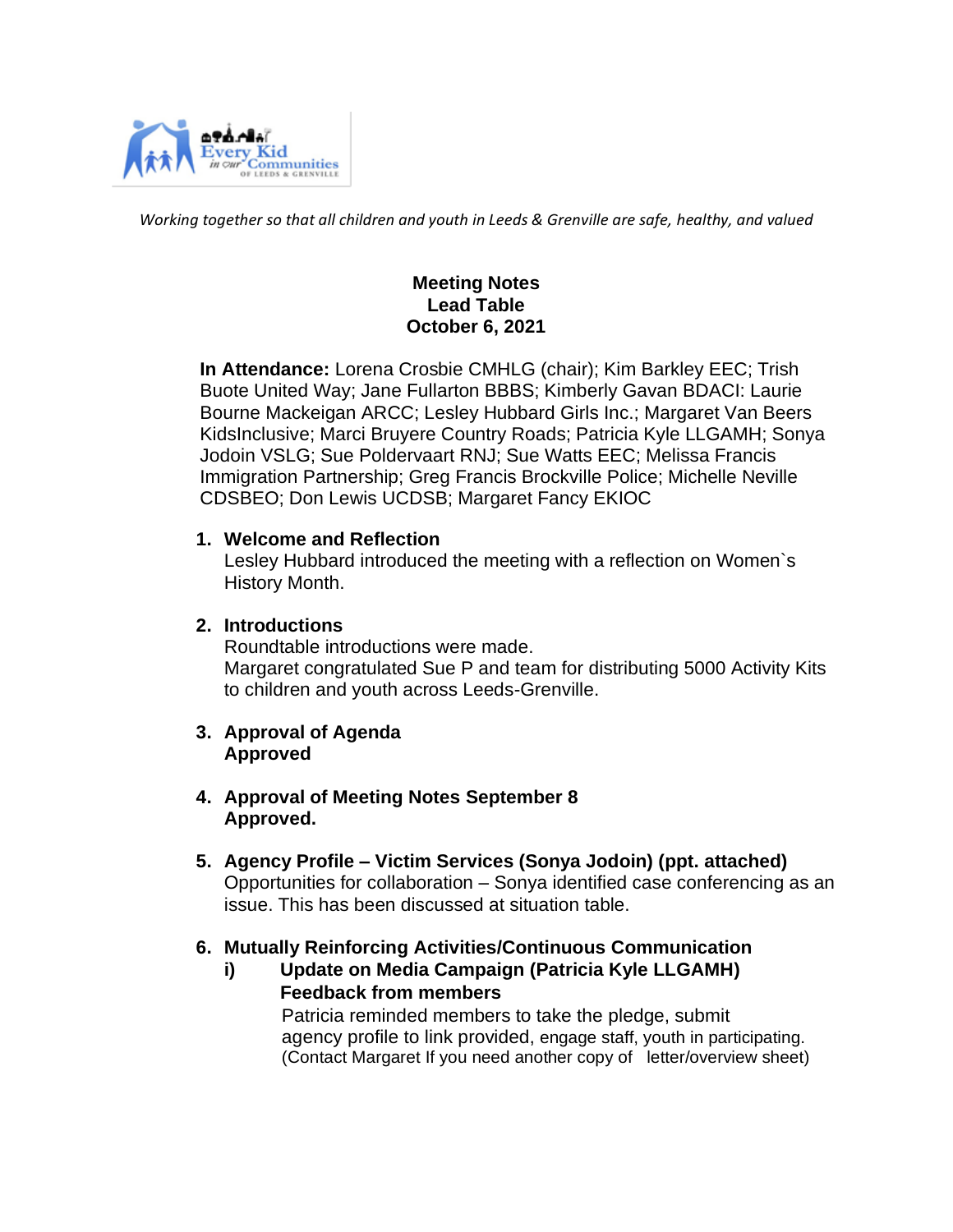## **ii) Update on School Start-up – Extracurricular Activities (Don and Michelle)**

Michelle reported that there are no inter – school activities for K to 6. Community partners allowed in schools for intervention, not prevention.

Don reported that there is gradual return to sport. The situation is better in the Western half of the Board. Human trafficking training will be provided in all schools.

**iii) Recommendations from Equity, Diversity, Inclusion Workgroup – Decision on Next Steps (Kim, Debbie, Robyn, Margaret, Melissa)**

Committee is developing a survey to determine member priorities. Agreement to use acronym DEI so as not to confuse with Early Development Instrument.

Lorena suggested that we look at data to raise awareness. Who is in our community? Need to examine our own biases.

Margaret suggested that Immigration Partnership can provide data.

# **7. Discussion on Vaccination Policy/Procedures**

Challenges – Asking if employees are vaccinated

Sue W. need a vaccination policy and education on rights.

VSLG has consulted an employment lawyer

Strict plan for staff quarantine. Safety plan in terms of working from home vs. working in office

FCS – unpaid leave for unvaccinated staff with deadline to become vaccinated or lose employment.

Working with Clients –

BDACI is involved with two Ministries—declaration of how many clients have vaccinations through service code.

Questions – Where do provincial harassment policies come in?

Where does workplace policies come in?

Sue P asked about transportation of clients

Sue W – vehicles set up with PPE

Erin Lee – volunteers are vaccinated

BDACI – transportation is being provided

Are agencies allowing testing? What is the experience with testing protocols? What policies exist around how often, etc.

For those requiring personal vaccinations how is information being restored.

Trish – keep information to a minimum… list of vaccinated and unvaccinated